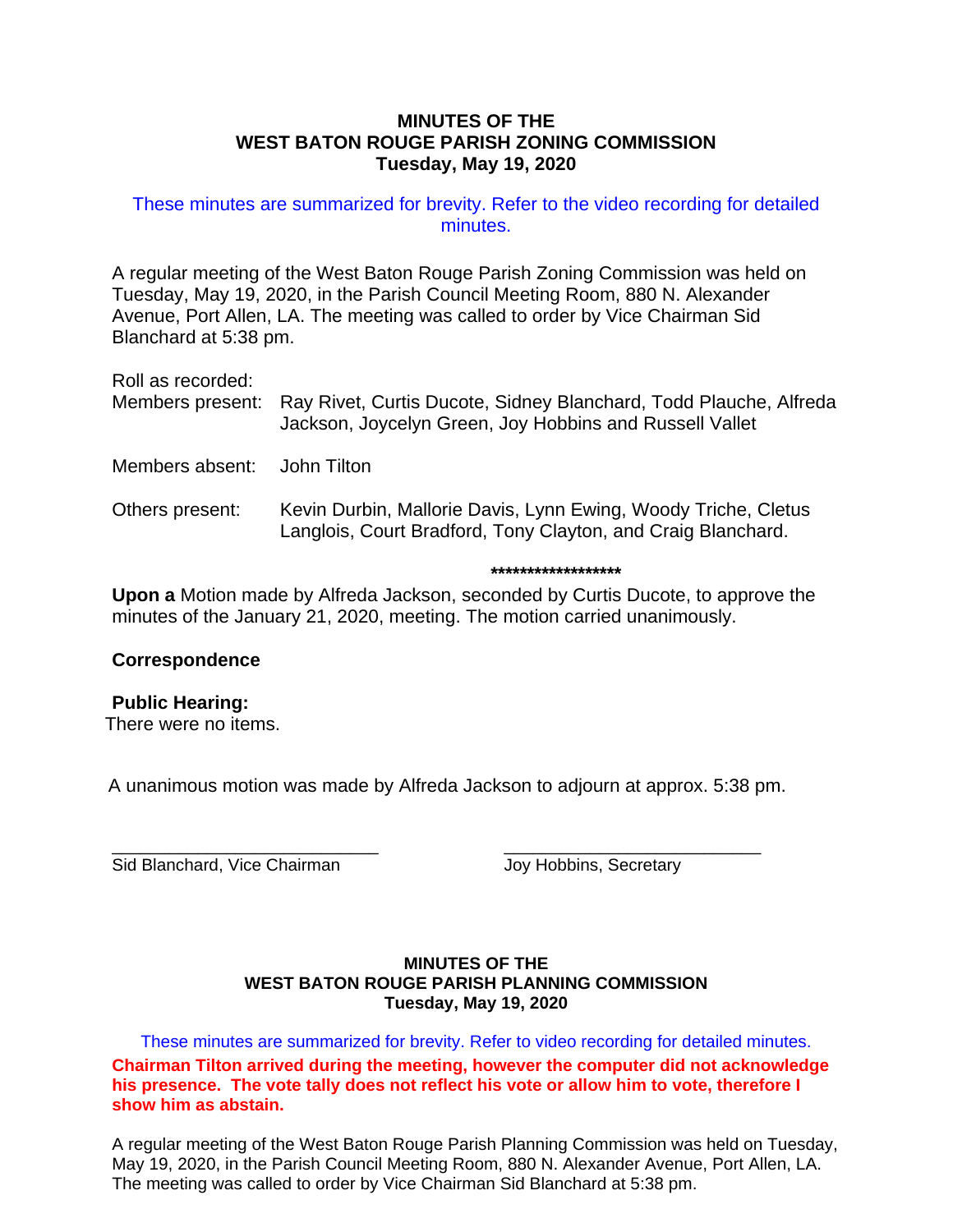| Roll as recorded:<br>Members present: | John Tilton, Ray Rivet, Curtis Ducote, Sidney Blanchard, Todd Plauche,<br>Alfreda Jackson, Joy Hobbins, Joycelyn Green and Russell Vallet.           |
|---------------------------------------|------------------------------------------------------------------------------------------------------------------------------------------------------|
| Members absent:                       |                                                                                                                                                      |
| Others present:                       | Kevin Durbin, Mallorie Davis, Lynn Ewing, Woody Triche, Cletus Langlois,<br>Court Bradford, Tony Clayton, and Craig Blanchard.<br>****************** |
|                                       |                                                                                                                                                      |

**A Unanimous** motion was made to approve the minutes of the January 17, 2020 meeting

#### **Public Hearing**:

**1) File 2019-22** Final plat of map showing resubdivision of Lots 6-A-3-A & 6-A-3-B Original Jules L. Rebelle Subdivision and a portion of a called 4.81 acre tract of the original Earl J. Lejeune Property into Lots 6-A-3-A-1 & 6-A-3-B-1 Located in Section 17, T7S, R12E, Southeastern Land District, West of the Mississippi River, West Baton Rouge Parish, LA for Craig S. Blanchard

Woody Triche was available to represent this resubdivision request, as well as Mr. Blanchard. Mr. Triche explained that this exchange of property is actually three lots being combined and divided into two lots. Mr. Blanchard was available for any questions about his property.

Chairman Tilton Joined the meeting.

There were no other comments from the audience or the Commission. Chairman, John Tilton, closed the public hearing.

Russell Vallet Made a motion, seconded by Alfreda Jackson to **Recommend Approval** to the Council of **File 2019-22** Final plat of map showing resubdivision of Lots 6-A-3-A & 6-A-3-B Original Jules L. Rebelle Subdivision and a portion of a called 4.81 acre tract of the original Earl J. Lejeune Property into Lots 6-A-3-A-1 & 6-A-3-B-1 Located in Section 17, T7S, R12E, Southeastern Land District, West of the Mississippi River, West Baton Rouge Parish, LA for Craig S. Blanchard, **with a waver for the lot size in an Ag zone and fire hydrant installation.**

The motion carried as recorded:

YEAS: 8 (Curtis Ducote, Carey Denstel, Russell Vallet, Sidney Blanchard, Alfreda Jackson, Ray Rivet, Joycelyn Green and Joy Hobbins)

NAYS: 0 ()

ABSTAIN 1 (John Tilton)

ABSENT: 0 ()

As a result the motion was **recommended for Approval to the Council with Waivers for fire hydrant and lot size** was requested by a **unanimous vote** of members voting.

**2) File 2020-02** Final plat showing the subdivision of Tract 6-A-2 & Tract 6-D into Tract 6-A-2A & TRACT 6-A-2B, Tonawanda Plantation located in Section 7, T6S, R11E, Southeastern Land District, West of the Mississippi River, West Baton Rouge Parish, LA for Dina D. Tunstall.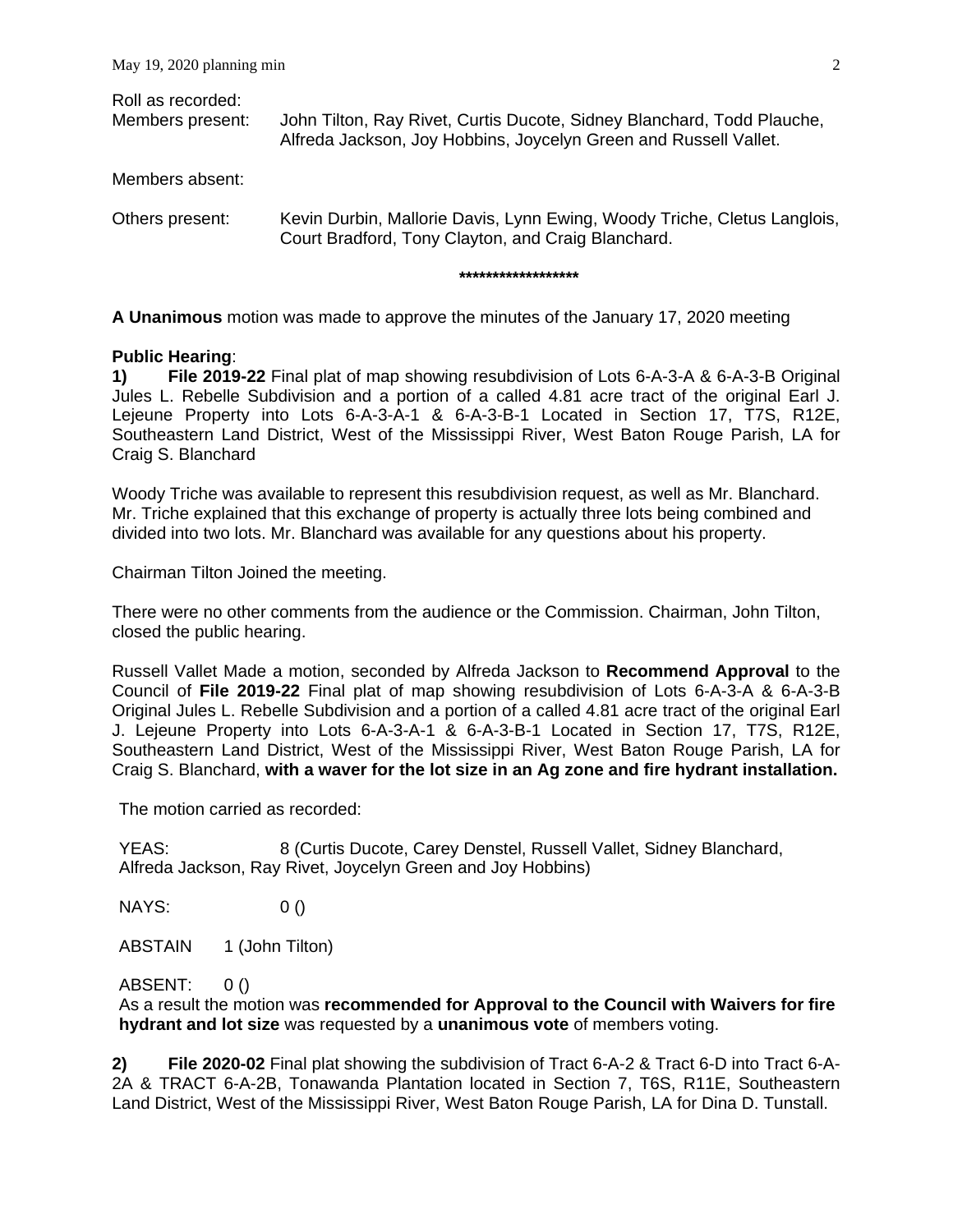No one was available to represent this resubdivision request.

There was a short discussion among the Commission about this location and a mother dividing property for her children.

The Chairman, John Tilton, closed the public hearing.

Russell Vallet Made a motion, seconded by Joycelyn Green to **Recommend Approval** to the Council of **File 2020-02** Final plat showing the subdivision of Tract 6-A-2 & Tract 6-D into Tract 6-A-2A & TRACT 6-A-2B, Tonawanda Plantation located in Section 7, T6S, R11E, Southeastern Land District, West of the Mississippi River, West Baton Rouge Parish, LA for Dina D. Tunstall **with a waver for the lot size for an AG zone.**

The motion carried as recorded:

YEAS: 8 (Curtis Ducote, Carey Denstel, Russell Vallet, Sidney Blanchard, Alfreda Jackson, Ray Rivet, Joycelyn Green and Joy Hobbins)

NAYS: 0 ()

ABSTAIN 1 (John Tilton)

ABSENT: 0 ()

As a result the motion was **recommended for Approval to the Council with Waiver for lot size** by a **unanimous vote** of members voting.

**3) File #2020-06** Final Plat of a proposed Tract FS-6-B measuring 1.811 acres, of a 11.56 acre tract in Sections 76 & 101, T7S, R12E, designated as Tract A containing 3.92 acres and tract B containing 7.64 acres for TJ Farms.

Cletus Langlois as available to represent this resubdivision request. Mr. Langlois explained that Mr. Clayton is removing the 1.8 acres of this property fronting the South River Road. The remainder property fronts LA 1. The waiver is needed because the existing house is inside the setback lines required for the R-SF-3 zoning, which will be requested at another meeting.

The Chairman, John Tilton, closed the public hearing.

Sid Blanchard made a motion, seconded by Russell Vallet to **Recommend Approval** to the Council of **File #2020-06** Final Plat of a proposed Tract FS-6-B measuring 1.811 acres, of a 11.56 acre tract in Sections 76 & 101, T7S, R12E, designated as Tract A containing 3.92 acres and tract B containing 7.64 acres for TJ Farms **Recommended for Approval to the Council with Waver for existing building setbacks as required by the R-SF-3 Zone (rezoning to be heard at next meeting**) by a **unanimous vote** of members voting.